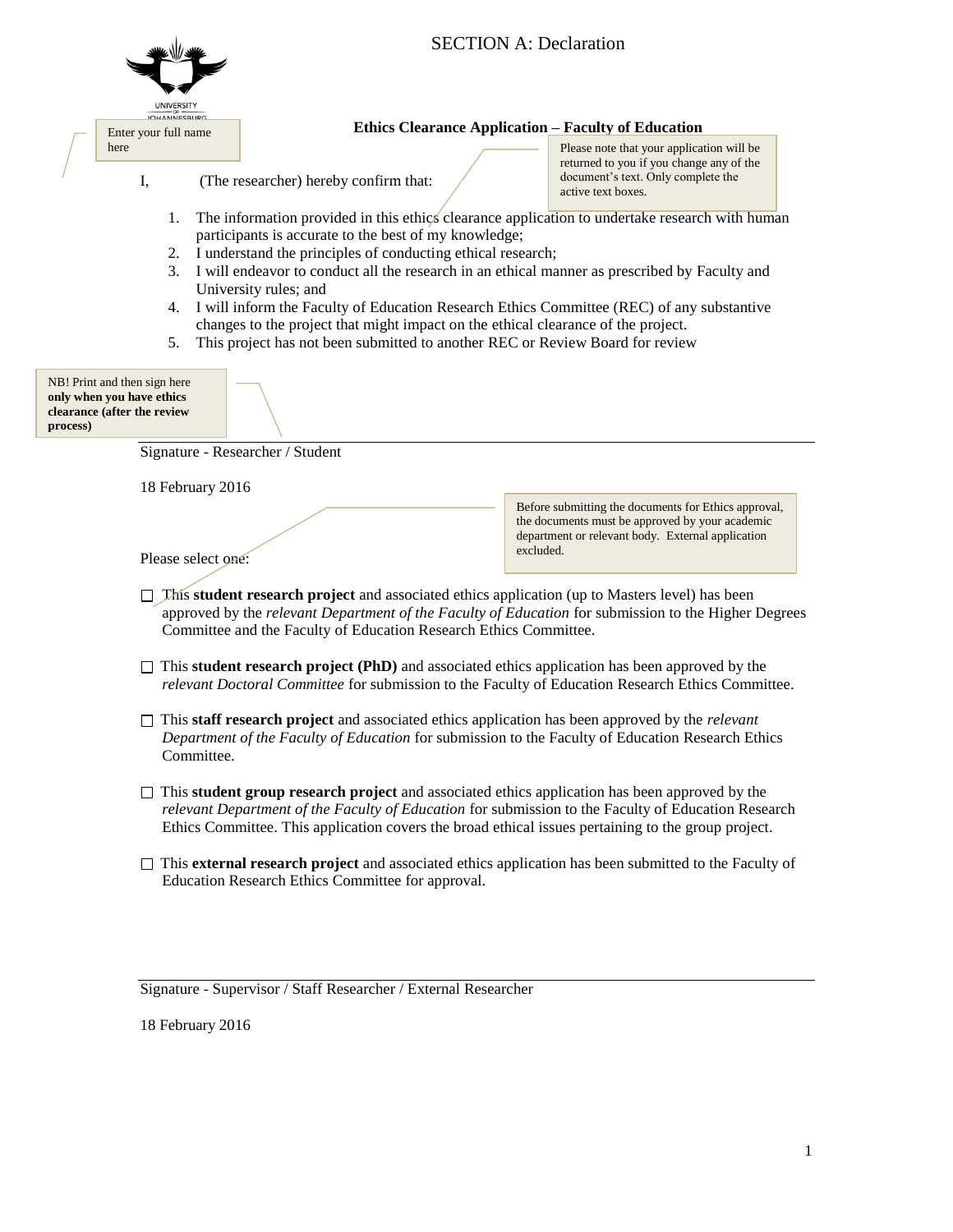

Click the  $\Box$  to make a selection and fill in other relevant information

Use these text boxes to add any other important information

when necessary.

## **Research Design Overview for Reviewers**

#### Please supply the relevant information.

- 1. Data Collection Types
	- **Qualitative**
	- □ Quantitative
	- □ Mixed Methods
- 2. Research Methodologies/Approaches
	- □ Biographical
	- □ Phenomenological
	- □ Grounded Theory
	- Ethnographical
	- □ Case Study
	- Design Experiment
	- □ Action Research
	- $\square$  Survey or other quantitative strategy (please provide details below)
	- $\Box$  Other (please provide details)
- 3. Research Instruments/Methods
	- □ Document analyses
	- $\Box$  Questionnaires
	- □ Surveys
	- $\Box$  Individual interviews
	- $\Box$  Group interviews
	- Observations
	- $\Box$  Other (please provide details)
- 4. Sampling
	- Random
	- □ Targeted
	- □ Purposeful
	- $\Box$  Snow balling
	- $\Box$  Other (please provide details)
- 5. Sample size
	- $\Box$  < 11  $\Box$  11 - 50  $\Box$  > 50  $\Box$  Other (please provide details)
- 6. Age of participants
	- $\Box$  < 14  $\Box$  14-17  $\Box$  >= 18

Please provide the name and designation of an adult who will protect the rights of the child who has neither parents nor a guardian, or who is younger than 18 years of age.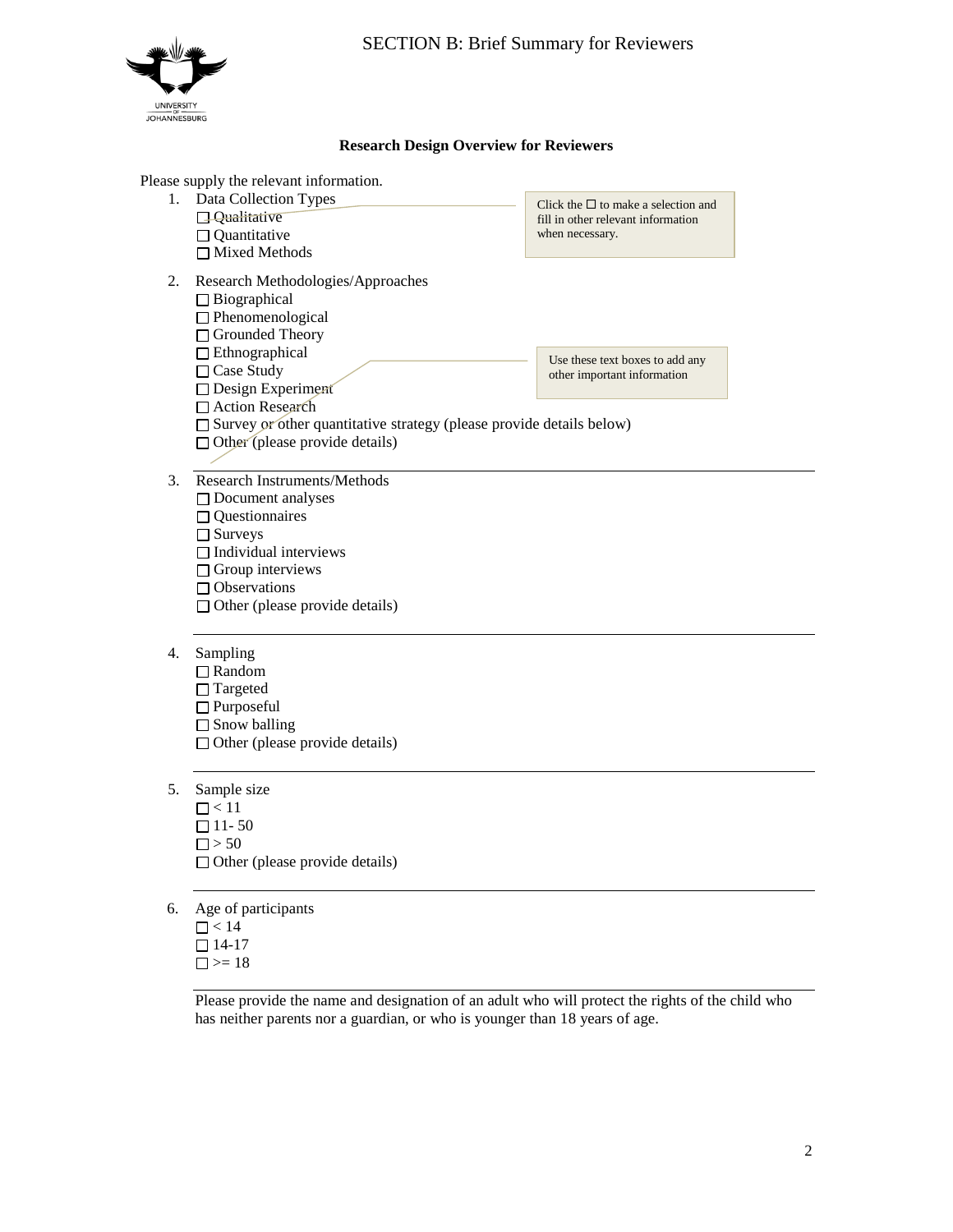

# SECTION C: Information for participants on ethical procedures

(to be used as part of the informed consent process)

### **Faculty of Education - Research Project Information Type title here**

#### *Background to the study including the nature of the research*

Start with an introduction here. We/I, ………. are/am doing research on………… Research is the process whereby ............ (explain in language appropriate to participants). In this study I want to learn ………………. Add invitation to participate -We are inviting you to participate in this research study (or asking to include your child in the study). Then add a brief background/context to the study including the social or educational value of the research. Explain why it is relevant to the needs of the participants or community. Provide the scientific basis for the research. No references needed here, only informative and appropriate language written in an inviting style addressing the participants.

#### *Intention of the project*

Research associated with this project attempts to: Add your aims here. The purpose of the research must be clearly stated.

#### *Procedures involved in the research*

Explain in easy-to-understand language and short sentences what you expect from participants. Use the word "you" and "I". Include information such as:

•Study design, standard procedures;

•How you will ensure "full disclosure" for informed consent. Who you will make this disclosure to (participants / communities / employers etc). How you will ensure understanding. Possible barriers to understanding (language, intelligence, maturity, level of trust, culture, religion, privacy). Possible problems in the informed consent process including translations, text size, complexity of language - and how you will address these (e.g. pictures / cartoons / talking books etc.)

•Participant involvement, selection/sampling, duration of participation / Time required / Frequency of interactions (expectation of participation must be clearly defined);

•Place where interactions will take place, types of interaction (interviews, focus groups, surveys); •Data capture (written notes and/or voice/video recording) with additional measures to ensure informed consent to record.

#### *Potential Risks*

Select from the following and give addition information when required.

•It is unlikely that there will be any harm or discomfort associated with your participation in this study; •You should be aware that there are some risks when taking part in this study (Then explain the risks); •While you might feel uncomfortable, anxious or stressful, there are minimal risks involved in participating in this study. Add more about procedures for handling these risks.

•There may be some risks due to the vulnerable nature of the participants… describe these risks (exploitation, discrimination, stigmatization, dependency, community pressure, religious influences, patriarchal families or societies etc). Explain why the research has to be done with the vulnerable group (why can it not be done with non-vulnerable participants?) Ed Psych students may have to include measures to provide additional ancillary care / therapy over and above that done during the research. Added protection? Agreements with these caregivers must be submitted for ethical review.

•Some examples of risks include compensation (be careful not to be coercive). Does research "take away" from essential services like teaching time, health care etc? Risks to the researcher must also be considered. legal issues must be considered (capacity to consent / compliance with SA law?)

#### *Potential Benefits*

The benefits should outweigh the risks. Leave the participants / community better, or no worse off than before?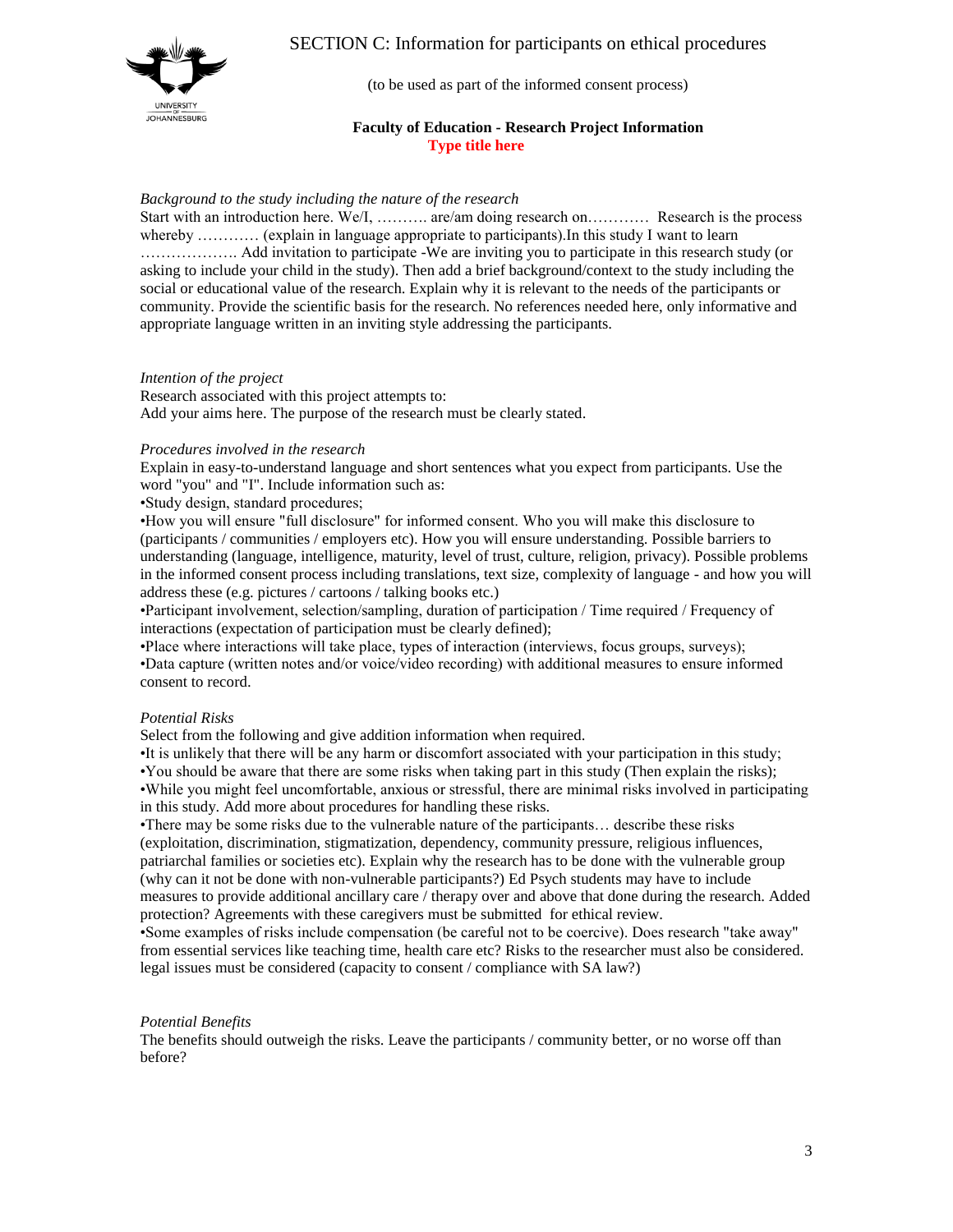SECTION C: Information for participants on ethical procedures



(to be used as part of the informed consent process)

#### *Informed consent*

We recognize that participants are not capable of consent unless "informed". We have, therefore, disclosed the nature of the research, the aims, the duration, the risks and benefits, the nature of interventions throughout the study, compensations where appropriate, researcher details, and details of the ethical review process. Where appropriate, communities, employers, departments and other instances are also part of the informed consent process.

# *Confidentiality*

Every effort will be made to protect (guarantee) your confidentiality and privacy. I will not use your name or any information that would allow you to be identified. In addition, all data collected will be anonymous and only the researchers will have access to the data that will be securely stored for no longer than 2 years after publication of research reports, or papers. Thereafter, all collected data will be destroyed. You must, however, be aware that there is always the risk of group or cohort identification in research reports, but your personal identity will always remain confidential. You must also be aware that if information you have provided is requested by legal authorities I may be required to comply.

## *Participation and Withdrawal*

Your participation in this study is voluntary. You may withdraw your consent to participate in the project at any time during the project. If you decide to withdraw, there will be no consequences to you. Your decision whether or not to be part of the study will not affect your continuing access to any services that might be part of this study.

# *Future interest and Feedback*

You may contact me (see below) at any time during or after the study for additional information, or if you have questions related to the findings of the study. You may indicate your need to see the findings of the research in the attached consent form.



Type researcher name and contact details here Type supervisor's name and contact details here

18 February 2016